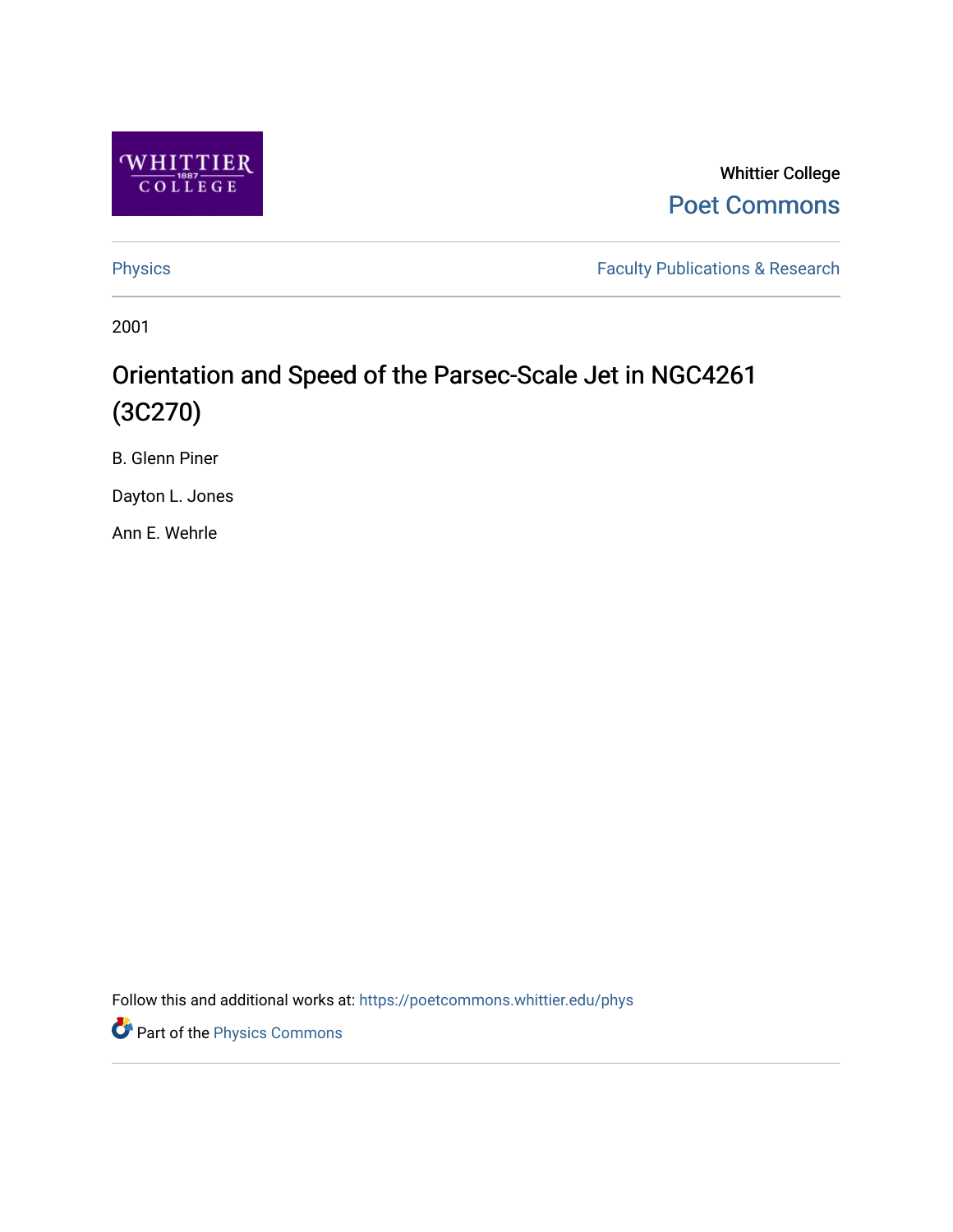# ORIENTATION AND SPEED OF THE PARSEC-SCALE JET IN NGC 4261 (3C 270)

B. GLENN PINER,<sup>1,2</sup> DAYTON L. JONES,<sup>2</sup> AND ANN E. WEHRLE<sup>2</sup>

Received 2001 July 7; accepted 2001 August 14

### ABSTRACT

NGC 4261 (3C 270) is an elliptical galaxy containing a 300 pc-scale nuclear disk of gas and dust imaged by the Hubble Space Telescope (HST), around a central supermassive black hole. Previous VLBI observations of NGC 4261 revealed a gap in emission in the radio counterjet, presumably due to freefree absorption in the inner parsec of the accretion disk. Here we present three 8 GHz VLBA observations of NGC 4261 that allow us to monitor the location and depth of the gap and check for motions in the jet and counterjet. The separation between the brightest peak and the gap is stable, with an upper limit to its motion of 0.01c, supporting the interpretation of the gap as absorption by an accretion disk rather than as an intrinsic jet feature. These observations span a time of order that required for orbiting material in the disk to transit the counterjet, so we are able to search for density changes (clumps) in the disk by monitoring the optical depth of the gap. The optical depth of the gap is stable to within 20% over 5 years at  $\tau = 1.1 + 0.1$ , corresponding to an electron density in the disk that is constant to within 10%. We measure an apparent speed in the jet of  $(0.52 \pm 0.07)c$ . An apparent speed could not be measured for the counterjet because of a lack of identifiable features. From the apparent jet speed and the jet-to-counterjet brightness ratio, we calculate the viewing angle of the jet to be  $63^{\circ} \pm 3^{\circ}$  and its intrinsic speed to be  $(0.46 \pm 0.02)c$ . From the inclination and position angles of the parsec-scale radio jet and outer HST disk rotation axis we calculate a difference between the parsec-scale radio jet and outer HST disk rotation axis of  $12^{\circ} \pm 2^{\circ}$ . Because of its well-defined HST disk and bright parsec-scale radio jet and counterjet, NGC 4261 is ideal for studying the combined disk-jet system, and this is the first case known to us in which both the inclination and position angles of both the disk and jet have been determined. Key words: galaxies: active — galaxies: individual (NGC 4261, 3C 270) — galaxies: jets —

galaxies: nuclei — radio continuum

#### 1. INTRODUCTION

NGC 4261 is a nearby E2 galaxy associated with the low-luminosity (FR I) radio source 3C 270. The large-scale radio structure of NGC 4261 shows two nearly symmetric kiloparsec-scale jets, with the slightly brighter main jet lying along a position angle<sup>3</sup> of  $-92° \pm 1°$  (Birkinshaw & Davies 1985). The stellar rotation axis lies along position angle  $153^{\circ} \pm 4^{\circ}$  (Davies & Birkinshaw 1986), only 6° from the projected major axis of the galaxy (P.A. = 159°). Davies & Birkinshaw conclude that the intrinsic figure of the galaxy is prolate (in which case the projected minor axis at  $P.A. = 69°$  is not necessarily the minor axis of the threedimensional figure) and that the stars may rotate about either the longest or the shortest axis of the galaxy. Nolthenius (1993) gives a distance of 27  $h^{-1}$  Mpc to NGC 4261, or 40 Mpc for an assumed Hubble constant of 67 km  $s^{-1}$  $Mpc^{-1}$ . We use this distance to NGC 4261 throughout this paper. At a distance of 40 Mpc, 1 mas corresponds to 0.2 pc.

The nucleus of NGC 4261 is known to contain a central black hole with a mass of  $7 \times 10^8 M_{\odot}$  and a nuclear disk of gas and dust with a diameter of  $\sim$ 300 pc, from the Hubble Space Telescope (HST) observations of Ferrarese, Ford,  $\&$ Jaffe (1996; see also Jaffe et al. 1993, 1996), with values converted to our assumed distance. The rotation axis of the  $HST$  disk (which is interpreted as an "outer accretion disk"

by Jaffe et al. 1993) is inclined  $64^\circ$  from the line of sight, based on isophote fitting, and has a position angle of  $-107$ <sup>°</sup>  $\pm$  2<sup>°</sup> (on the side toward the main jet; Ferrarese et al. 1996). Martel et al. (1999) measure a position angle of  $-112^{\circ} \pm 5^{\circ}$  for this axis from their HST 3CR Snapshot Survey observation of NGC 4261, and de Koff et al. (2000) measure a position angle of  $-100°$  from a "model absorption map" obtained from the same data. In this paper we use the angles measured from the deeper HST exposures by Ferrarese et al. The lack of a relationship between the disk rotation axis and the stellar rotation axis and the fact that the disk is not centered on the nucleus or the isophotal center of the galaxy led Ferrarese et al. to consider an external origin for the HST disk material in a merger event.

The first VLBI images of this galaxy were made at frequencies of 1.6 and 8 GHz (Jones & Wehrle 1997, hereafter JW97). JW97 detected a parsec-scale jet and counterjet aligned with the kiloparsec-scale jets (suggesting long-term stability of the spin axis of the central black hole) and misaligned by  $14^\circ$  in position angle from the HST disk rotation axis (suggesting a warping of the disk in the region close to the central black hole). JW97 also detected a gap in emission on the counterjet side of the core, at a projected distance of 0.1 pc, which they interpreted as absorption by a small dense inner accretion disk. Subsequent VLBI images at 22 and 43 GHz (Jones et al. 2000) and higher resolution VLBI images at 1.6 and 5 GHz (Jones et al. 2001) confirmed free-free absorption of radio emission by a geometrically thin disk of ionized gas and allowed estimates to be made of the electron density and magnetic field of the accretion disk on subparsec scales. Absorption by neutral hydrogen has also been detected in NGC 4261 at a projected distance of  $\sim$  2.5 pc from the core by van Langevelde et al. (2000). NGC

ÈÈÈÈÈÈÈÈÈÈÈÈÈÈÈ <sup>1</sup> Department of Physics and Astronomy, Whittier College, 13406 East Philadelphia Street, Whittier, CA 90608; gpiner@whittier.edu.

<sup>&</sup>lt;sup>2</sup> Jet Propulsion Laboratory, California Institute of Technology, 4800 Oak Grove Drive, Pasadena, CA 91109; Dayton.L.Jones@jpl.nasa.gov, Ann.E.Wehrle@jpl.nasa.gov.

<sup>&</sup>lt;sup>3</sup> Position angle is measured from north through east.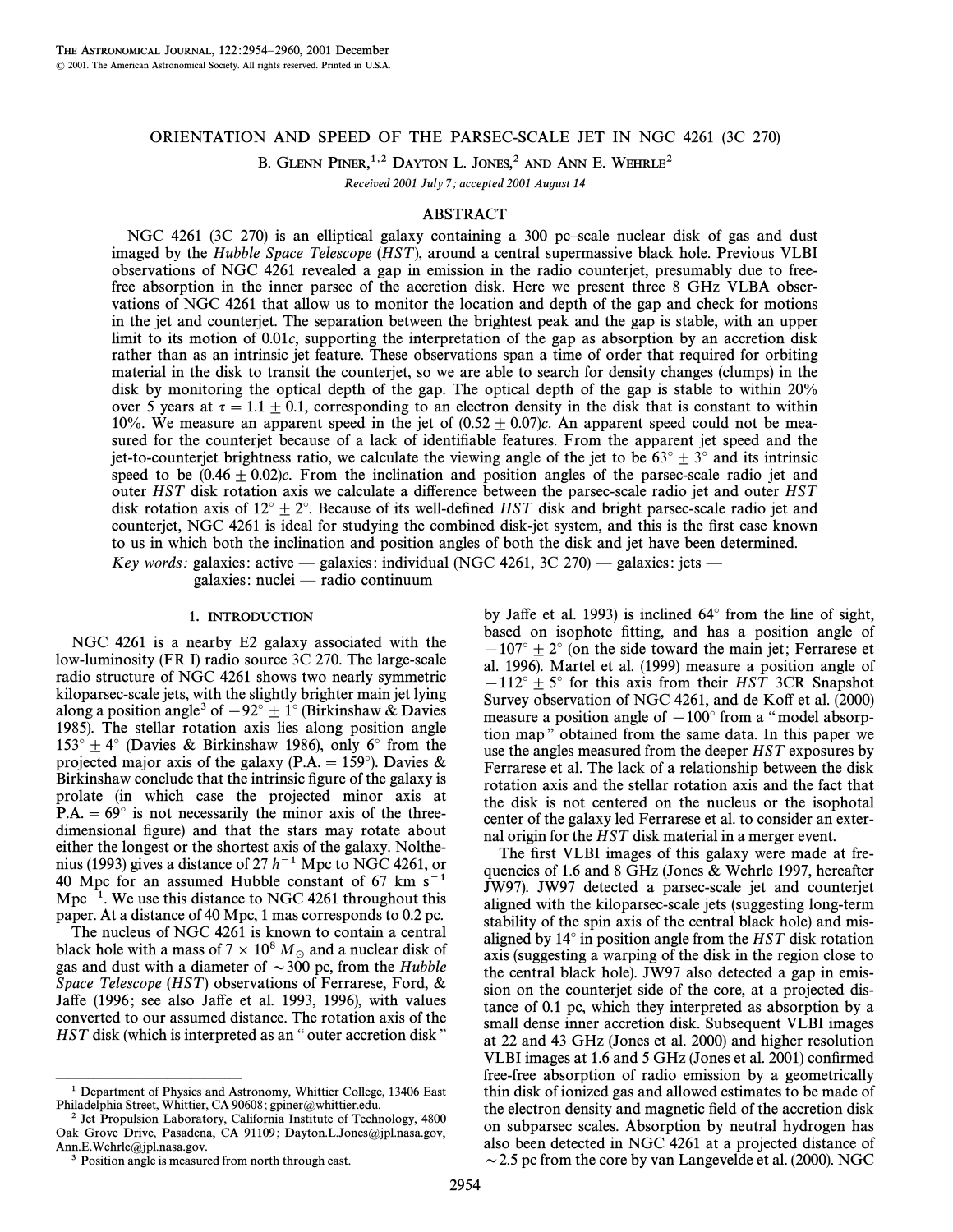

FIG. 1. - CLEAN images of NGC 4261 from the 8.4 GHz VLBA observations on 1995 April 1, 1999 February 26, and 1999 October 21. The axes are labeled in milliarcseconds (mas). All images have been restored with the uniformly weighted Gaussian beam from the 1999 February 26 epoch of  $1.7 \times 0.7$  mas FWHM at  $-2^{\circ}$ . The lowest contour in each image has been set to 3 times the rms noise level in the image and is equal to 0.32 mJy beam<sup>-1</sup> for the 1995 epoch and 0.19 mJy beam<sup>-1</sup> for the 1999 epochs. Successive contours are each a factor of  $\sqrt{2}$  higher. The peak flux densities are 98, 91, and 118 mJy beam<sup> $-1$ </sup> for the three epochs, respectively.

4261 is not the only radio galaxy to show evidence for free-free absorption on parsec scales ; such evidence has also been seen, e.g., in Centaurus A (Jones et al. 1996), Hydra A (Taylor 1996), Cygnus A (Krichbaum et al. 1998), NGC 1052 (Kellermann et al. 1999), and 3C 84 (Walker et al. 2000).

In this paper we present our multiepoch VLBI observations of NGC 4261 at 8 GHz, consisting of a single epoch from 1995 (originally presented by JW97) and two new epochs from 1999. The motivation for performing multiepoch observations was twofold. First, we wished to monitor the position and depth of the emission gap. The position of the gap should be stable if due to an accretion disk, and variations in the depth of the gap could allow detection of varying densities in the accretion disk. Second, we wanted to measure proper motions of other features in the jet and counterjet. Measurement of any two of jet proper motion, counterjet proper motion, or jet-to-counterjet brightness ratio allows calculation of the intrinsic jet speed and inclination angle. Knowledge of the radio jet inclination angle allows the complete three-dimensional orientation of the disk and jet to be found (as opposed to just the position angle offset discussed above). If all three of these quantities can be measured then even more information about the source can be obtained (including an independent measurement of the distance to the source or of the Hubble constant, e.g., Taylor & Vermeulen 1997; Giovannini et al. 1998, or separate estimates for the Ñuid and pattern speeds in the jet, e.g., Taylor, Wrobel, & Vermeulen 1998 ; Cotton et al. 1999).

#### 2. OBSERVATIONS

We observed NGC 4261 at three epochs (1995 April 1, 1999 February 26, and 1999 October 21) at 8.4 GHz with the National Radio Astronomy Observatory's Very Long Baseline Array (VLBA).<sup>4</sup> The 1995 observation has 1.5 hr of data on-source at 8.4 GHz, while the 1999 observations each recorded 8 hr of data on-source. During the 1999 October 21 observation the antenna at Brewster, WA, was not used because of a broken azimuth bearing. The 1995 observation recorded left-circular polarization, and the two 1999 observations recorded right-circular polarization. All the observations recorded a bandwidth of 64 MHz. Calibration and fringe fitting were done with the AIPS software package. Images from these data sets were produced using standard CLEAN and self-calibration procedures from the DIFMAP software package (Shepherd, Pearson, & Taylor 1994).

Images obtained from the VLBI data at these epochs are shown in Figure 1. The 1995 data set has been previously presented by JW97 but is shown again here for comparison with the more recent epochs. All images have been restored with the Gaussian beam made from the uniformly weighted data from the 1999 February 26 epoch  $(1.7 \times 0.7 \text{ mas})$ FWHM at  $-2^{\circ}$  to aid in comparison. The true restoring beams for the other epochs were  $1.9 \times 0.8$  mas at 0° for 1995 April 1 and 2.4  $\times$  0.7 mas at  $-13°$  for 1999 October 21. The VLBI images clearly show a complex parsec-scale jet (to the west, or right) and fainter counterjet (to the east, or left), as well as the compact core, which has a peak flux density of about 100 mJy beam<sup> $-1$ </sup>. The peak core flux density increased by 30% between the two 1999 observations, from 91 to 118 mJy beam<sup> $-1$ </sup>. Emission from the jet and counterjet is detectable out to about 20 mas on either side of the core in these data sets. The gap in emission just to the east of the core that has been interpreted as absorption by an accretion disk by JW97 and Jones et al. (2000, 2001) is still clearly visible in the 1999 images. The gap is even more evident in the superresolved color image from 1999 October 21 that is zoomed in on the inner jet region, shown in Figure 2. The stability of this gap is discussed in the next section.

# 3. VARIABILITY OF THE JET, COUNTERJET, AND ACCRETION DISK

#### 3.1. Flux Density Profiles of the Jet and Counterjet

A standard technique for analyzing VLBI images involves modeling the jet as a series of elliptical Gaussians by fitting these Gaussians either to the images or to the visibilities. This works well for a jet that can be represented by a series of discrete "blobs," which is not the case for NGC 4261. The jets of NGC 4261, shown in Figure 1, are relatively smooth, with modest local maxima or minima superposed on an otherwise smoothly declining jet. Model-

ÈÈÈÈÈÈÈÈÈÈÈÈÈÈÈ

<sup>4</sup> The National Radio Astronomy Observatory is a facility of the National Science Foundation operated under cooperative agreement by Associated Universities for Research in Astronomy, Inc.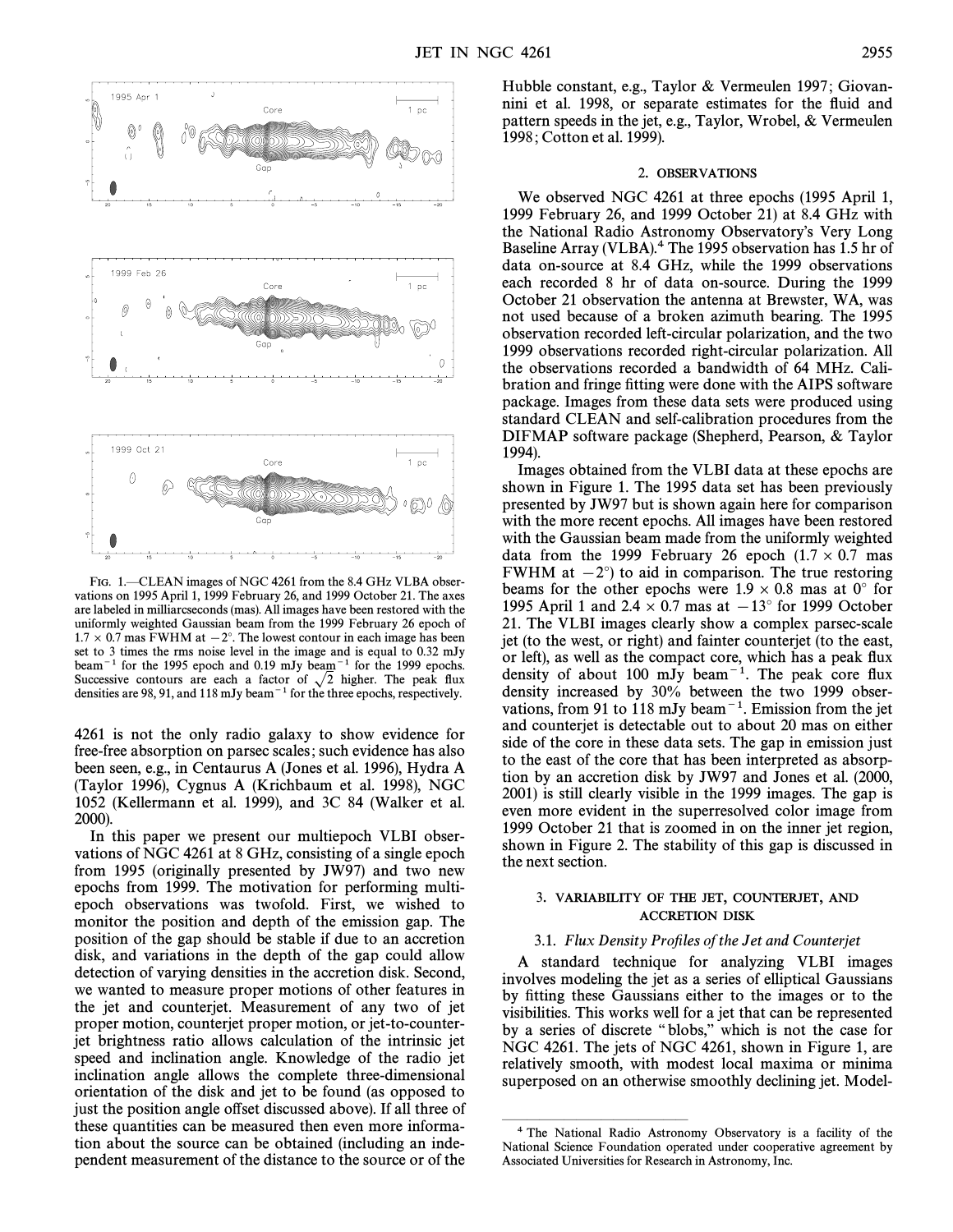

FIG. 2.—Superresolved false-color CLEAN image of NGC 4261 from the 8.4 GHz VLBA observation on 1999 October 21. The displayed region extends to  $\pm 10$  mas from the presumed core in right ascension and  $\pm 5$  mas in declination. The gap in emission is clearly visible 1 mas east of the core. The restoring beam has an FWHM of 1.0  $\times$  0.5 mas. The lowest contour represents a flux density of 0.3 mJy beam<sup>-1</sup>, and successive contours are each a factor of  $\sqrt{2}$ higher.

ing the jet as a series of elliptical Gaussians would require a very large number of components and is not physically justified in this case. Instead, we study the variability of the jet and counterjet by using flux density profiles along the jets. To construct these flux density profiles we rotated the images by  $3^\circ$  (to take into account the  $-93^\circ$  position angle of the jet), restored the images with pixels one-half the size of those used in Figure 1 (but using the same beam size) to produce smoothly varying curves, and then summed the flux density along columns of pixels perpendicular to the jet. This summed flux density is expressed in janskys per mas; the total Ñux density is then given by integrating the area under the flux density profile curves.

### 3.2. Location and Optical Depth of the Gap

If the gap in emission to the east of the core is due to absorption by an accretion disk, then the location of the gap should be stable. In this scenario, the local maximum in emission to the east of the gap (see Fig. 1) is due to the cutoff of this absorption rather than to an enhancement of the intrinsic jet emission. This maximum should also be stable and should not propagate down the jet as do standard VLBI components.

Figure 3 shows flux density profiles along the first 4 mas of the counterjet at all three epochs, where the peak of the core emission has been used to align the profile plots. These profiles clearly show both the gap in emission and the local maximum to the east of the gap. To check the stability of the gap location, we measured the separation between the location of the maximum flux density in the core region and that of the minimum Ñux density in the gap region. This separation was measured to be  $1.125 \pm 0.05$ ,  $1.05 \pm 0.05$ ,

and  $1.125 \pm 0.05$  mas at 1995 April 1, 1999 February 26, and 1999 October 21, respectively, consistent with a constant position of the gap relative to the core. The upper limit to the change in the core-gap separation over these 4.6 yr is 0.075 mas, corresponding to a proper-motion upper limit of 0.016 mas  $yr^{-1}$ , or an upper limit to the apparent speed of this feature of  $0.01c$ , which is quite slow. The stability of the core-gap separation is consistent with the gap being due to absorption by a parsec-scale accretion disk. However, the stability is also consistent with the gap being a stationary feature in the jet Ñow. The strongest evidence for the nature



FIG. 3.—Flux density profiles along the counterjet of NGC 4261. Epoch 1995 April 1 is represented by the solid line, 1999 February 26 by the dotted line, and 1999 October 21 by the dashed line.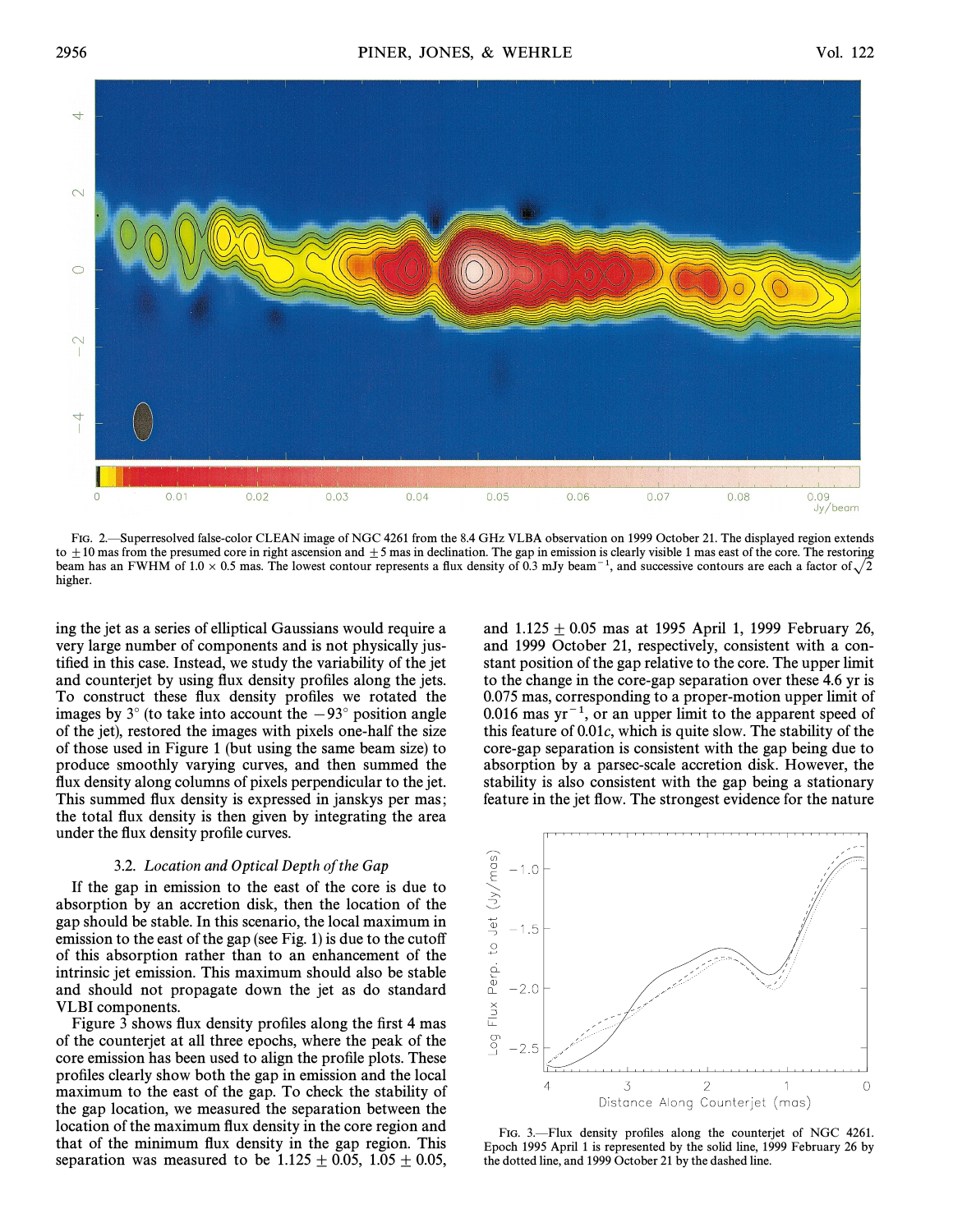of the gap is the spectrum of the gap as determined from multifrequency VLBI observations (Jones et al. 2000, 2001).

If the material in the accretion disk is clumpy then we might expect to see variations in the depth of the gap as regions of the accretion disk of varying density pass in front of the counterjet. What would be the expected timescale for such variations? Given an inclination angle of  $64^\circ$  for the disk rotation axis (Ferrarese et al. 1996), the gap at a projected distance of 1.1 mas along the counterjet corresponds to a radius of 2.5 mas, or 0.5 pc, in the accretion disk. The orbital period at a radius of 0.5 pc about a black hole of  $7 \times 10^8$  M<sub>\o</sub> (Ferrarese et al. 1996) is  $\approx 10^3$  yr. From Jones et al. (2000), the full apparent opening angle of the jet is between  $0^\circ$ 3 and  $5^\circ$ . Using these two limits, the time for a given piece of material in the disk to pass in front of the counterjet will be of order  $1-10$  yr. Thus, if there are density variations, we may be able to see them over the timescale of the observations reported here. Our observations would be sensitive to clumps with a size of order the width of the counterjet at the gap location ( $\sim 10^{-2}$  to  $10^{-3}$  pc from the angular limits given above) in the direction transverse to the counterjet, but in the direction along the counterjet they would be limited by the size of the beam to clumps with a size of order 0.1 pc, which would take considerably longer (30 yr) to completely pass over the counterjet. A clump with these dimensions and with the path lengths and number densities given by Jones et al. (2001) would have a mass of order  $10^{-2}$  to  $10^{-1} M_{\odot}$ .

The optical depth in the region of the gap can be estimated by interpolating the jet emission over the gap region and then comparing this estimated intrinsic flux density with the observed flux density. We assume a power-law form for the intrinsic fading of the counterjet with distance from the core (see JW97; Xu et al. 2000) and find the powerlaw index by fitting the counterjet flux density profiles to the east of the gap, between 2 and 9 mas from the core. We find power-law indices of  $-2.0$  for the 1995 epoch and  $-1.8$  for the two 1999 epochs. The optical depths estimated in this fashion are 1.1  $\pm$  0.1, 1.2  $\pm$  0.1, and 1.0  $\pm$  0.1 for 1995 April 1, 1999 February 26, and 1999 October 21, respectively. Since the optical depth is determined from flux density ratios, it should be una†ected by changes in the absolute amplitude scales, and we expect the main source of error in the optical depth measurement will come from imaging errors. Errors on the optical depth were estimated by having two of the authors independently image each data set and comparing the optical depths calculated from these independently imaged data sets. The optical depth measurements indicate that no variations in optical depth have been detected to within about 20%. Since for free-free absorption the optical depth is proportional to the square of the electron density, this corresponds to an electron density that is constant to within about 10% (assuming the path length through the disk has remained constant). Evidently, the accretion disk material in NGC 4261 is relatively smooth, at least on the scales sampled by these observations.

#### 3.3. Jet Proper Motion

Since elliptical Gaussian components do not provide a good model for the NGC 4261 jet, we instead made estimates of jet proper motion from motion of local maxima on the jet profile plots and on the VLBI images. Figure 4 shows flux density profiles along the jet for the two 1999 epochs. Since even a relatively slow apparent speed would cause a



FIG. 4.—Flux density profiles along the jet of NGC 4261. Epoch, 1999 February 26 is represented by the solid line, and 1999 October 21 by the dotted line.

motion of several milliarcseconds between 1995 and 1999, connecting features between the 1995 epoch and the 1999 epochs is not feasible, and we look for proper motion only between the two 1999 epochs. For the jet, two well-defined local maxima are located at about 6 and 8 mas from the core in 1999, and they show a clear movement of about 0.5 mas between the two 1999 epochs, using the peak of the core to align the profiles. The movement of the first of these local maxima is marked on Figure 4. These local maxima are also clearly visible on the VLBI images from 1999 (in particular 1999 October 21; Fig. 1, *bottom*; 6 and 8 mas west of the core, respectively). By measuring the shift of these features between the VLBI images, as well as on the jet profile plots (using both direct measurement and an algorithm that shifts one curve with respect to the other until the sum of the squares of the difference between the two curves is minimized), we measure an apparent jet proper motion of  $0.83 \pm 0.11$  mas yr<sup>-1</sup>. This corresponds to an apparent speed of  $(0.52 + 0.07)c$ .

For the counterjet, any such local maxima that are visible during 1999 are at flux density levels much lower than those in the jet, and we conclude that an apparent speed for the counterjet cannot be reliably measured from these two epochs. Measurement of proper motion in the counterjet might be possible with additional epochs at a somewhat higher sensitivity than these and would be valuable in constraining the properties of this source.

# 4. ORIENTATION OF THE JET, COUNTERJET, AND ACCRETION DISK

#### 4.1. Radio Jet Position Angle

The jets of NGC 4261 are predominantly straight, as can be seen from the plot of the jet ridgeline from the 1999 October 21 observation shown in Figure 5. Small bends of a few degrees are present, however. The jet begins at a position angle close to  $-90^\circ$ , and at 5 mas from the core bends slightly to the south. Similar (but inverted) behavior is seen on the counterjet side. In what follows we use the mean position angle of the VLBI jet over the inner 12 mas of  $-93^\circ \pm 1^\circ$ , measured from plots of the jet ridgeline, as the VLBI position angle. This agrees within the errors with the kiloparsec-scale jet position angle of  $-92^\circ \pm 1^\circ$ (Birkinshaw & Davies 1985).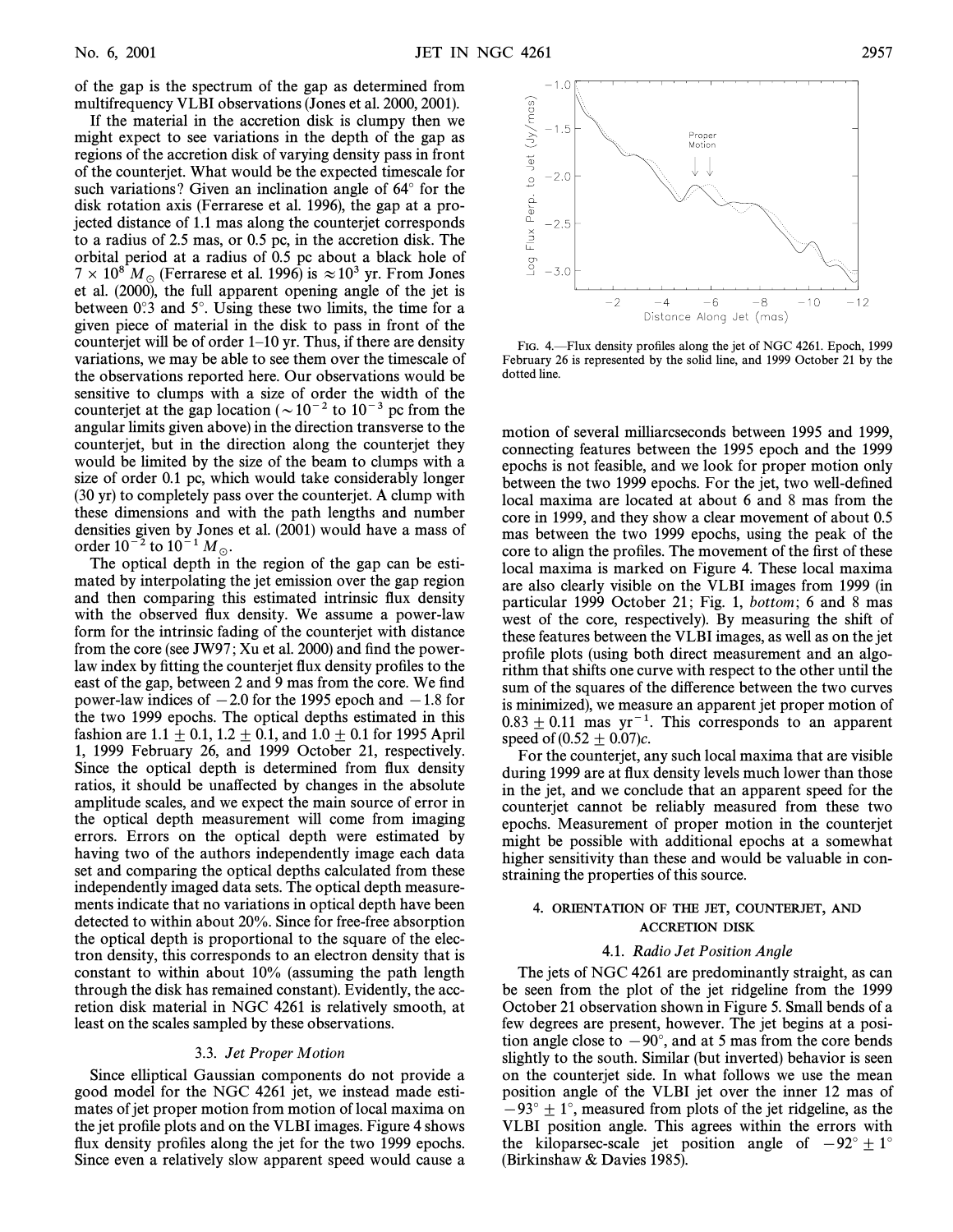

FIG. 5.-Ridgeline of the jet from the 1999 October 21 observation. The mean position angle is  $-93° \pm 1°$ .

#### 4.2. Radio Jet Inclination and Speed

The intrinsic speed of the jet,  $\beta$ , and the inclination angle of the jet,  $\theta$ , can be obtained from any two of the following three observable quantities : the apparent speed of the jet,  $\beta_{\rm app}$ , the apparent speed of the counterjet, or the jet-tocounterjet brightness ratio, J. In this section we use measured values for  $\beta_{app}$  and J to calculate the intrinsic speed and inclination angle of the jet. The apparent jet speed and the jet-to-counterjet brightness ratio are given in terms of the intrinsic speed and inclination angle of the jet by

$$
\beta_{\rm app} = \frac{\beta \sin \theta}{1 - \beta \cos \theta},\tag{1}
$$

$$
J = \left(\frac{1 + \beta \cos \theta}{1 - \beta \cos \theta}\right)^p, \tag{2}
$$

where  $p = 2 - \alpha$  for a continuous jet and  $\alpha$  is the spectral index expressed as  $S \propto v^{\alpha}$  (see e.g., Ghisellini et al. 1993). Solving for  $\beta$  and  $\theta$  in equations (1) and (2) yields expressions for these quantities in terms of the observable quantities  $\beta_{\rm app}$  and J:

$$
\theta = \arctan \frac{2\beta_{\rm app}}{J^{1/p} - 1},\tag{3}
$$

$$
\beta = \frac{\beta_{\rm app}}{\beta_{\rm app} \cos \theta + \sin \theta},\tag{4}
$$

or

$$
\beta = \frac{J^{1/p} - 1}{(J^{1/p} + 1) \cos \theta}.
$$
 (5)

These calculations assume that the jet and counterjet are intrinsically identical, that the bulk fluid speed in the jet is the same as the pattern speed measured on the VLBI images, and that the distance to the source is known. Measurement of the apparent speed of the counterjet would be valuable because it would allow any one of these three assumptions to be tested (while still assuming the other

two). Equation (2) also assumes that the jet's magnetic field has a random orientation; see Giovannini et al. (1994) for a discussion of this assumption.

The jet-to-counterjet brightness ratio was calculated by measuring the total flux density in the jet and the counterjet for regions beyond 2 mas from the core (to avoid the gap region where the counterjet emission is absorbed) to the visible edge of the counterjet at 9 mas. This assumes the jets are steady state, otherwise differences in light travel time would need to be taken into account. The flux density profiles support this assumption; any "components" appear to be small perturbations on an otherwise smoothly declining jet. The jet-to-counterjet brightness ratio for NGC 4261 at 8 GHz is  $J = 2.66 \pm 0.02$ , where the error was estimated from the (surely fortuitously small) scatter in the values of  $J$  measured at all three epochs. This is a small sidedness ratio compared with typical lower limits found in a sample of 17 FR I galaxies by Xu et al. (2000).

The spectral index of the jet emission is also needed. To calculate  $\alpha$ , we measured the total flux density of the jet at four frequencies (not simultaneous): 5, 8, 22, and 43 GHz. The 5 GHz data and the 22 and 43 GHz data have been previously presented by Jones et al. (2001) and Jones et al. (2000). Figure 6 shows the spectrum of the jet from data at these four frequencies, with a power-law fit to the emission between 5 and 22 GHz. At 43 GHz the jet emission is resolved out, and this point is not included in the fit. The emission between 5 and 22 GHz is well fitted by a power law with slope  $\alpha = -0.29 \pm 0.07$ . Error bars on the flux densities were estimated to be 5% at 5 and 8 GHz and 10% at 22 and 43 GHz, from typical antenna gain corrections given by amplitude self-calibration. From these measured values of apparent jet speed, jet-to-counterjet brightness ratio, and spectral index, we calculate the intrinsic speed and inclination angle of the jet from equations  $(3)$ – $(5)$  to be  $\theta = 63^\circ \pm 3^\circ$  and  $\beta = (0.46 \pm 0.02)c$ . The systematic errors resulting from the assumptions underlying equations  $(3)$ <sup> $(5)$ </sup> almost surely make the true error in these derived quantities larger than the formal errors given above.

The jet speed of 0.5c is only mildly relativistic and should be compared with other known speeds in FR I radio galaxies. Summaries of measured FR I speeds are given, e.g., by Tingay et al. (1998) and Cotton et al. (1999), and it is clear that a speed of 0.5c is at least typical of a pattern speed in an FR I jet, although there is evidence that bulk speeds may be



FIG. 6. Spectrum of the NGC 4261 parsec-scale jet. The jet emission is resolved out at 43 GHz, and this point is not included in the power-law fit.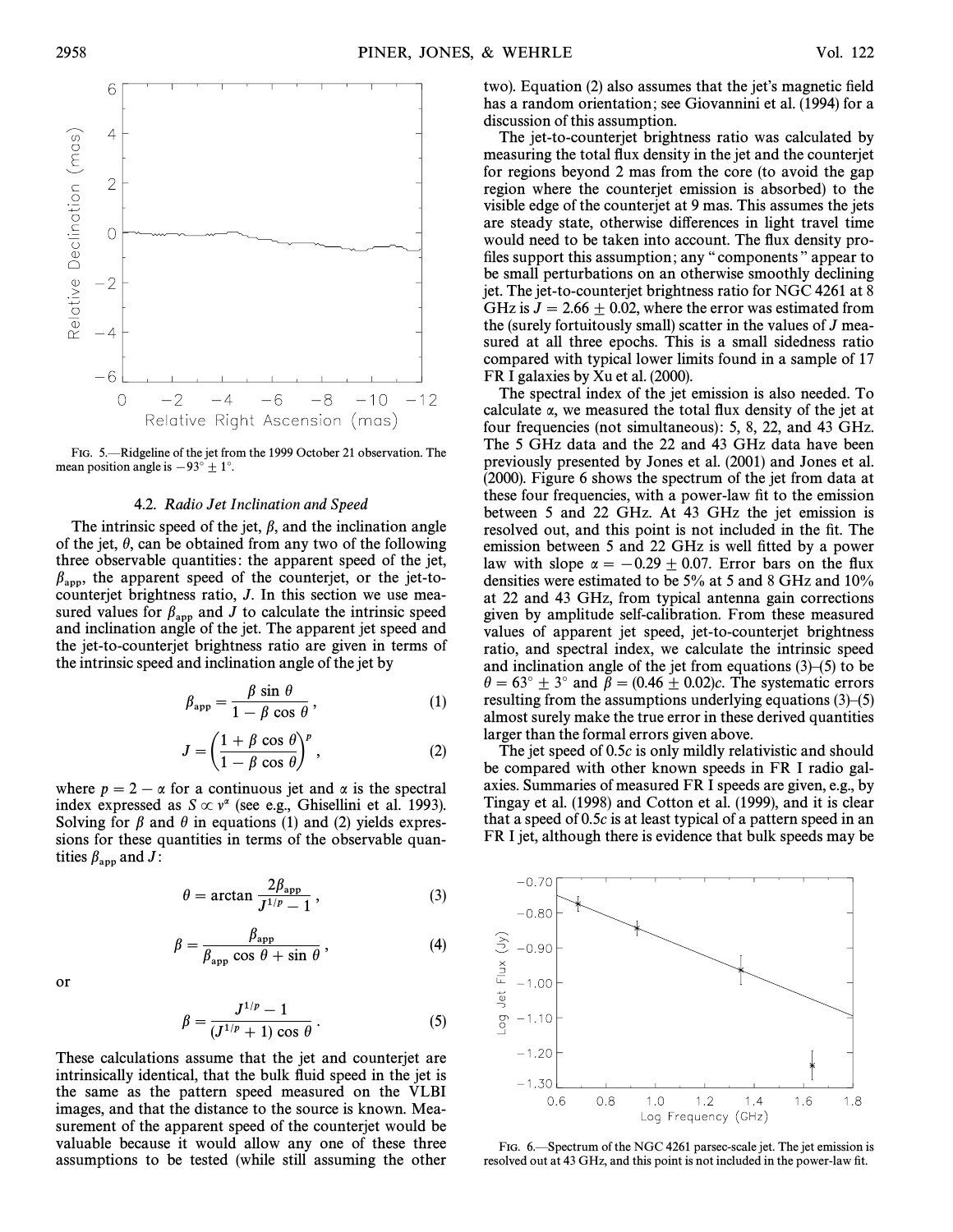larger than observed pattern speeds in some sources (Tingay et al. 1998). Cotton et al. (1999) also find evidence that some jets may accelerate from mildly relativistic speeds as they move farther out on parsec scales. Xu et al. (2000) found that a Lorentz factor distribution with a mean of 5 reproduced the number of twin-jet sources they observed in VLBI observations of a sample of FR I galaxies, although the standard deviation of the Lorentz factor distribution was not well constrained by their observations. If the bulk flow speed in NGC 4261 were highly relativistic this would place the radio jets nearly in the plane of the sky (to reproduce the low jet-to-counterjet brightness ratio), and would make the misalignment between the VLBI jet and the HST disk rotation axis more severe.

### 4.3. Relative Orientation of the Parsec-Scale Jet and Outer Accretion Disk

We can now compare the orientations of the VLBI jet and the HST outer disk rotation axis. The VLBI jet has an inclination angle of  $63^\circ \pm 3^\circ$  and a position angle of  $-93^\circ \pm 1^\circ$ . The HST outer disk rotation axis has an inclination angle of  $64^{\circ} \pm 5^{\circ}$  (from isophote fitting) and a position angle of  $-107° \pm 2°$  (Ferrarese et al. 1996). The angular offset between the radio jet and outer HST disk rotation axis is evidently only in position angle, as the inclination angles are identical within the errors. The true angular separation between the VLBI jet and the HST outer disk rotation axis is then  $12^{\circ} \pm 2^{\circ}$  (the apparent separation in position angle must be multiplied by the sine of the inclination angle). A sketch showing the position angles of the disk-jet system is shown in Figure 7. This angular separation is consistent with the results found by de Koff et al. (2000) from the HST 3CR Snapshot Survey that radio galaxies have jets nearly parallel to their dust disk axes but with some dispersion in the relation. De Koff et al. concluded their observed distribution of position angle differences could be reproduced by an intrinsically flat dis-



FIG. 7. $-Cartoon$  showing the position angles of the HST disk and VLBI jet. Angles on this figure are not exact, and the figure is not to scale. The VLBI-scale accretion disk is assumed to be perpendicular to the VLBI jet on this figure.  $\Psi$  represents the position angle of the VLBI jet (-93°), and  $\omega$  represents the position angle of the HST disk rotation axis ( $-107^{\circ}$ ).

tribution of position angle di†erences of the radio jet with respect to the dust disk rotation axis between  $0^{\circ}$  and 35°.

If the VLBI jet is directed along the rotation axis of the central black hole (e.g., Rees 1978), then the rotation axes of the central black hole and outer HST accretion disk are misaligned by  $12^{\circ} \pm 2^{\circ}$ . The innermost regions of the accretion disk must have a rotation axis aligned with that of the central black hole, by the Bardeen-Petterson effect (Bardeen & Petterson 1975), but this happens close to the central black hole, at about 100 Schwarzschild radii  $(R_s)$ ; Natarajan  $R_s$  Pringle 1998). For comparison, the disk observed in & Pringle 1998). For comparison, the disk observed in absorption in this paper is located at about  $10^4 R_s$ , and the 104  $R_s$  of the outer HST disk is about  $10^7 R_s$ . Nataraian  $\&$ size of the outer HST disk is about  $10^7R_s$ . Natarajan &  $10^{7}R_s$  extends (1998) find that the torque that aligns the inner disk Pringle (1998) find that the torque that aligns the inner disk with the hole should also align the spin of the hole with the outer accretion disk on a relatively short timescale. However, more general calculations by Natarajan & Armitage (1999) show that a misalignment such as that observed here can be caused by two effects:  $(1)$  the outer disk may retain a modest warp for a long period following alignment of the hole, and (2) for holes accreting at low rates relative to the Eddington limit (which should be the case for NGC 4261, based on its low luminosity) the timescale for alignment can be much longer.

A warped accretion disk about  $5 \times 10^4 R_s$ , or 0.2 pc, in  $\frac{1}{2}$  pc heap clearly observed in the peculiar spiral radius has been clearly observed in the peculiar spiral galaxy NGC 4258 ; this warp has been successfully modeled with a radiation-driven warping mechanism by Maloney, Begelman, & Pringle (1996). A possible warp in the disk of NGC 4261 is seen directly in the HST observations by Ferrarese et al. (1996)—with Faint Object Spectrograph data they detect an "inner" disk (about half the size of their " outer" disk) that has a rotation axis at a position angle of  $-71^\circ \pm 7^\circ$  and an inclination of 69°  $\pm$  6°. Although the error on the position angle of this inner disk is relatively large, the difference in position angle from the VLBI jet is significant, implying the warped disk has at least two bends. The alternative to a warped disk is that the current low accretion rate in NGC 4261 has been insufficient to perfectly align the angular momentum of the central hole. The straightness of the parsec- to kiloparsec-scale radio jets implies that the orientation of the black hole angular momentum vector has been constant for at least  $10^6$  yr (Jones et al. 2000).

### 5. CONCLUSIONS

Our new multiepoch 8 GHz VLBA observations of NGC 4261 support the interpretation that the gap in emission in the radio counterjet is due to absorption by a parsec-scale accretion disk. The gap is stationary with respect to the core, with an upper limit to any apparent motion of 0.01c. The time required for orbiting material in the parsec-scale disk to transit the counterjet (as seen from our vantage point) is of order 1 to 10 yr, so we have been able to use the 5 year span of VLBA observations to check for density changes in the accretion disk. The optical depth  $(\tau = 1.1 \pm 0.1)$  measured in the gap has been constant over 5 years to within our errors (20%), corresponding to an upper limit of 10% to any changes in electron density. We have measured the apparent speed of the radio jet  $(0.52 \pm 0.07)c$  and have used this and the jet-to-counterjet brightness ratio to calculate the viewing angle  $(63^{\circ} \pm 3^{\circ})$ and intrinsic speed  $(0.46 \pm 0.02)c$  of the radio jet. The radio jet is offset from the outer HST disk rotation axis by